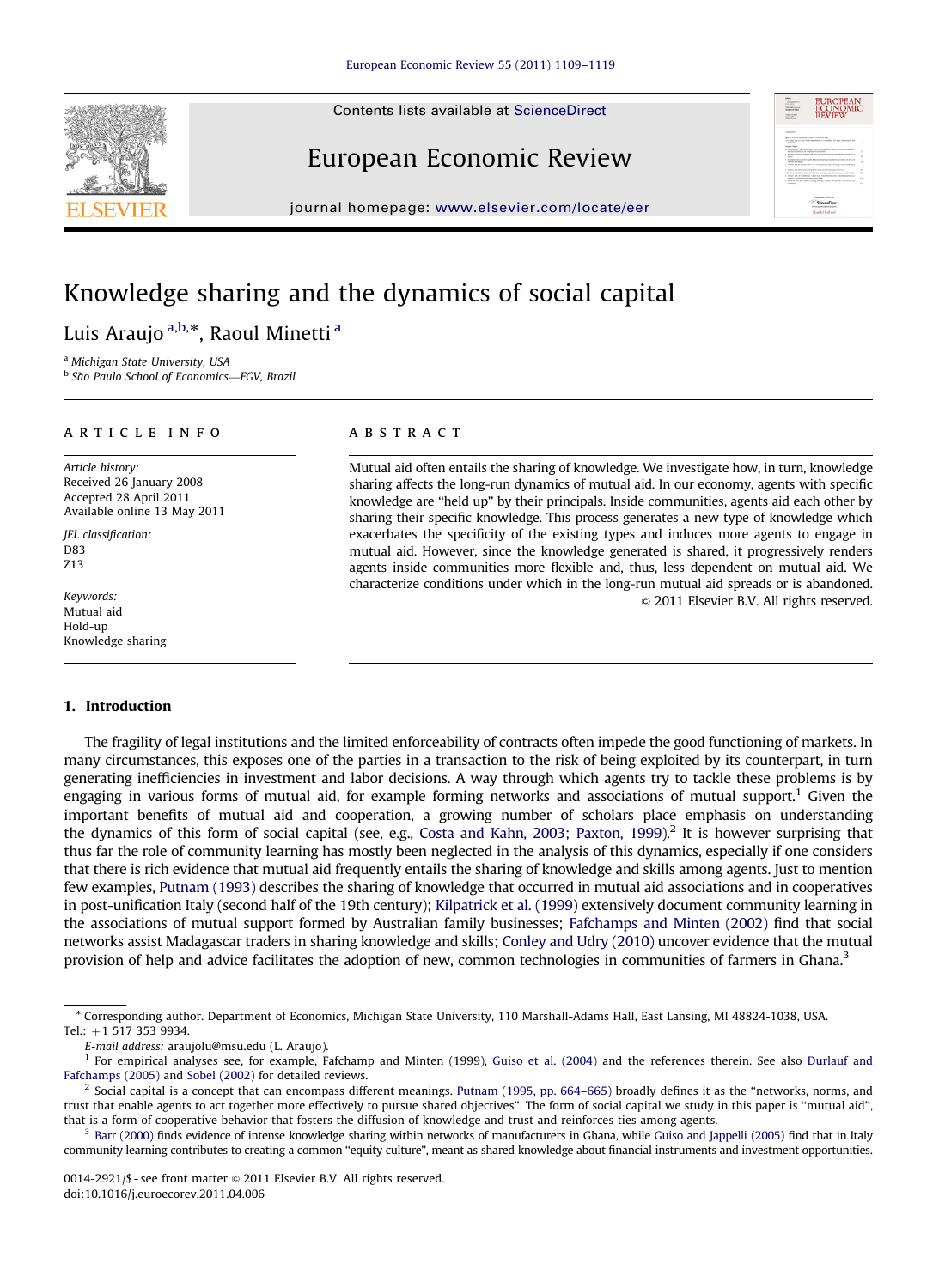The objective of this paper is to study the dynamics of mutual aid in an economy where agents support each other by sharing their specific knowledge or skills. We consider a model economy where principals and agents engage in productive matches. Agents have knowledge of different types and types have a limited degree of substitutability. This renders agents specific, exposing them to being ''held up'' by their principals (as in [Caballero and Hammour, 1998,](#page--1-0) for example). In fact, principals can threaten to withhold ''actions'' necessary for the survival of the productive matches and, by exploiting agents' limited ability to rematch with other principals, extract rents. In turn, anticipating the hold-up, agents are discouraged from investing in specific productive knowledge. In our economy, a scheme of mutual aid among agents can prevent the hold-up. Inside a community, an agent can aid another by learning and implementing the action necessary for the continuation of her match. Therefore, knowledge sharing prevents principals from threatening to sever matches.

We study the impact that the sharing of knowledge has on the diffusion of mutual aid and find that two forces compete with each other. On the one hand, agents inside communities generate a new type of shared knowledge. Over time, this progressively renders the knowledge of agents outside communities more specific, increasing their risk of being held up by principals. Through this force knowledge sharing thus tends to raise agents' incentive to join communities and, hence, fosters the diffusion of mutual aid. On the other hand, because the knowledge generated by mutual aid is shared by all agents inside communities, its diffusion renders agents inside communities more flexible. As a result of the increase in their flexibility, for these agents the hold-up problem becomes progressively less severe and mutual aid loses appeal. Through this force knowledge sharing thus tends to undermine the need for mutual aid inside communities. We investigate conditions under which one of the two forces prevails. We find that mutual aid monotonically increases in importance over time as long as its net benefit is sufficiently large or sufficiently small. When instead the net benefit of mutual aid is in an intermediate range, mutual aid spreads for some time but then begins to decline when the second force starts to dominate. In the latter scenario, mutual aid is abandoned in the long run.

Before delving into the analysis a caveat is in order. In this paper, we are not interested in exploring the specific mechanisms though which the sharing of knowledge or skills occurs inside communities but rather its long run impact on the diffusion of mutual aid. Thus, we deliberately model the sharing of knowledge in a parsimonious way that could fit different contexts. The remainder of the paper is organized as follows. In the next section, we relate our contribution to the literature. Section 3 lays out the setup and solves for the dynamics and the steady state. In Section 4, we extend the setup. Section 5 concludes.

#### 2. Related literature

This paper investigates the interaction between mutual aid and community learning and how this interaction affects the dynamics of mutual aid. The paper thus relates to a first, interdisciplinary strand of literature that studies the incentives and mechanisms that drive social capital accumulation. A critical issue that this literature debates is what induces agents to accumulate social capital. On the one hand, a stream of studies build on Becker's theory of social interactions [\(Becker, 1974\)](#page--1-0) and view the accumulation of social capital as the outcome of self-interested investment decisions that agents make to maximize their utility (or, as in [Bourdieu, 1980](#page--1-0), [1986](#page--1-0) the well-being of their groups). For example, [Glaeser et al. \(2002\)](#page--1-0) argue that the incentives for social capital accumulation are akin to those that drive human capital accumulation. On the other hand, the leading view in sociology is that social capital is a public good incidentally accumulated as a by-product of activities of social participation (for instance, because social participation promotes the formation of new associations). In turn, this collective asset contributes to the production of relational goods (e.g., trust and shared norms raise the return to the time spent in associations). This position, pioneered by [Coleman \(1990\)](#page--1-0) and rational choice sociologists, has recently been reprised in economics by [Antoci et al. \(2007](#page--1-0), [2005\)](#page--1-0), for example. The approach we follow in this paper is closer to the former stream of studies: in our economy social capital is a private good in that agents join a community and engage in mutual aid for their own interest (that is, to seek protection from exploitation).

While the motivations that lead agents to accumulate social capital have been the object of considerable attention, relatively few studies in this literature investigate formally the mechanisms of social capital accumulation, and it is especially in this dimension that our paper can provide a contribution. The extant studies typically view the interplay with economic growth and technical progress as crucial for understanding these mechanisms. On the one hand, it is sometimes argued that low levels of wealth and development favor family ties while higher levels strengthen social participation and the development of reciprocity (see, e.g., [Banfield, 1958](#page--1-0)). On the other hand, it is acknowledged that economic growth can hinder social capital accumulation through various channels: it can reduce the time available for social activities [\(Hirsch,](#page--1-0) [1976](#page--1-0); [Antoci et al., 2007](#page--1-0)) and increase labor mobility, hampering the consolidation of social ties [Routledge and von](#page--1-0) [Amsberg \(2003\).](#page--1-0)<sup>4</sup> [Antoci et al. \(2005\)](#page--1-0) develop a growth model with private and social capital where social capital is an input in the production of relational goods and accumulates as a by-product of social participation. They show that depending on the parameters of the model (e.g., the degree of agents' impatience and the depreciation rate of social

 $4$  [Sethi and Somanathan \(1996\)](#page--1-0) show that social norms can be put under pressure by the fragmentation of communities induced by demographic and migratory flows. On the empirical side, ([Costa and Kahn, 2003\)](#page--1-0) find that being in the labor force negatively predicts membership in organizations. For empirical analyses on the determinants of social capital, see also [Alesina and LaFerrara \(2002\)](#page--1-0) and [La Ferrara \(2002\)](#page--1-0).